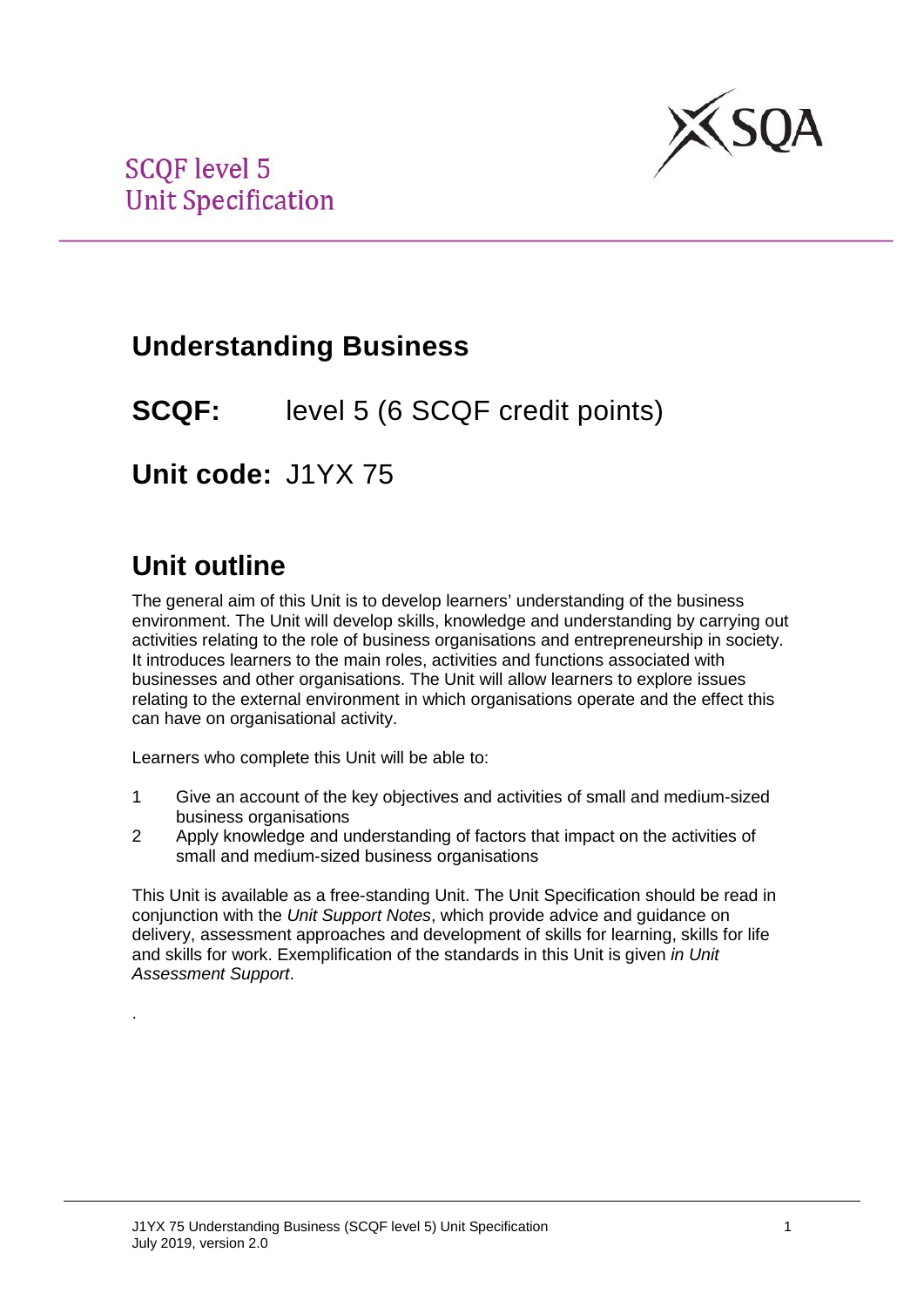### **Recommended entry**

Entry to this Unit is at the discretion of the centre. However, learners would normally be expected to have attained the skills, knowledge and understanding required by one or more of the following or equivalent qualifications and/or experience:

♦ National 4 Business

Examples of other such relevant prior learning and experiences would be the development of thinking skills, and the ability to work with others. The Unit would also be suitable for those who have demonstrated or are interested in developing enterprising skills.

#### **Equality and inclusion**

This Unit Specification has been designed to ensure that there are no unnecessary barriers to learning or assessment. The individual needs of learners should be taken into account when planning learning experiences, selecting assessment methods or considering alternative evidence. For further information, please refer to the *Unit Support Notes.*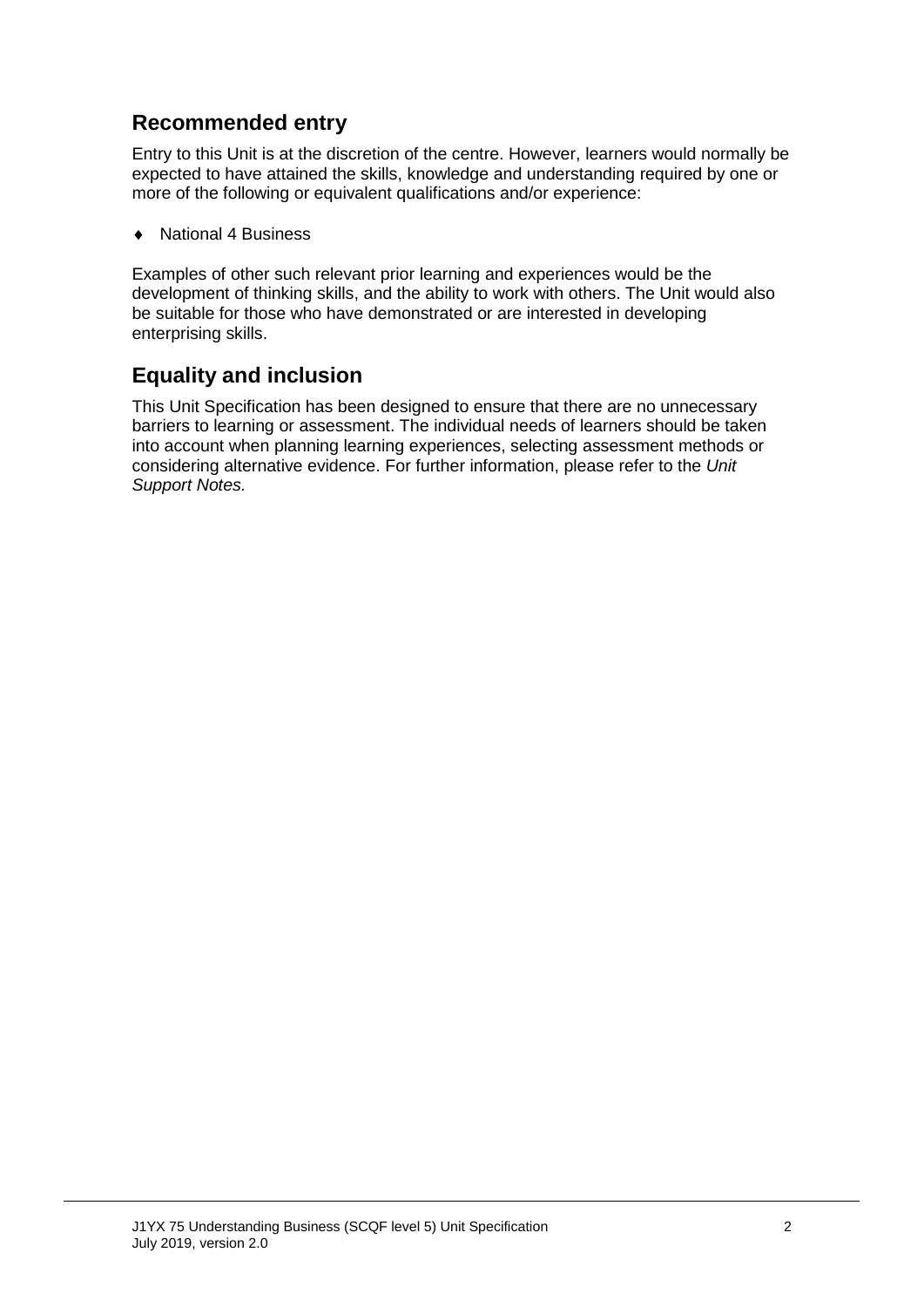# **Standards**

### **Outcomes and assessment standards**

### **Outcome 1**

The learner will:

- **1 Give an account of the key objectives and activities of small and medium-sized business organisations by:**
- 1.1 Outlining the role of business organisations in society<br>1.2 Outlining why customer satisfaction is crucial to the su
- Outlining why customer satisfaction is crucial to the success of a business organisation
- 1.3 Outlining the objectives of business organisations in different sectors of the economy

### **Outcome 2**

The learner will:

- **2 Apply knowledge and understanding of factors that impact on the activities of small and medium-sized business organisations by:**
- 2.1 Outlining how internal factors impact on business activity<br>2.2 Outlining how external factors impact on business activity
- 2.2 Outlining how external factors impact on business activity
- 2.3 Examining the impact stakeholders have on business activity

## **Evidence Requirements for the Unit**

Assessors should use their professional judgement, subject knowledge and experience, and understanding of their learners, to determine the most appropriate ways to generate evidence and the conditions and contexts in which they are used.

Evidence can be drawn from a variety of sources and presented in a variety of formats. This can include short written responses, participation in group tasks, presenting information to other groups and/or recorded oral evidence. The evidence can be gathered from a variety of tasks and assessments carried out while doing the Unit. Learners should use appropriate business terminology and include, where appropriate, the use of real business examples.

Evidence may be presented for individual Outcomes, or gathered for the Unit. If the latter approach is used, it must be clear how the evidence covers each Outcome.

#### **In Outcome 1**:

- ♦ sectors of the economy refer to private, public and third
- ♦ small and medium-sized businesses include sole traders, partners, limited companies, local government organisations, non-profit making organisations and social enterprises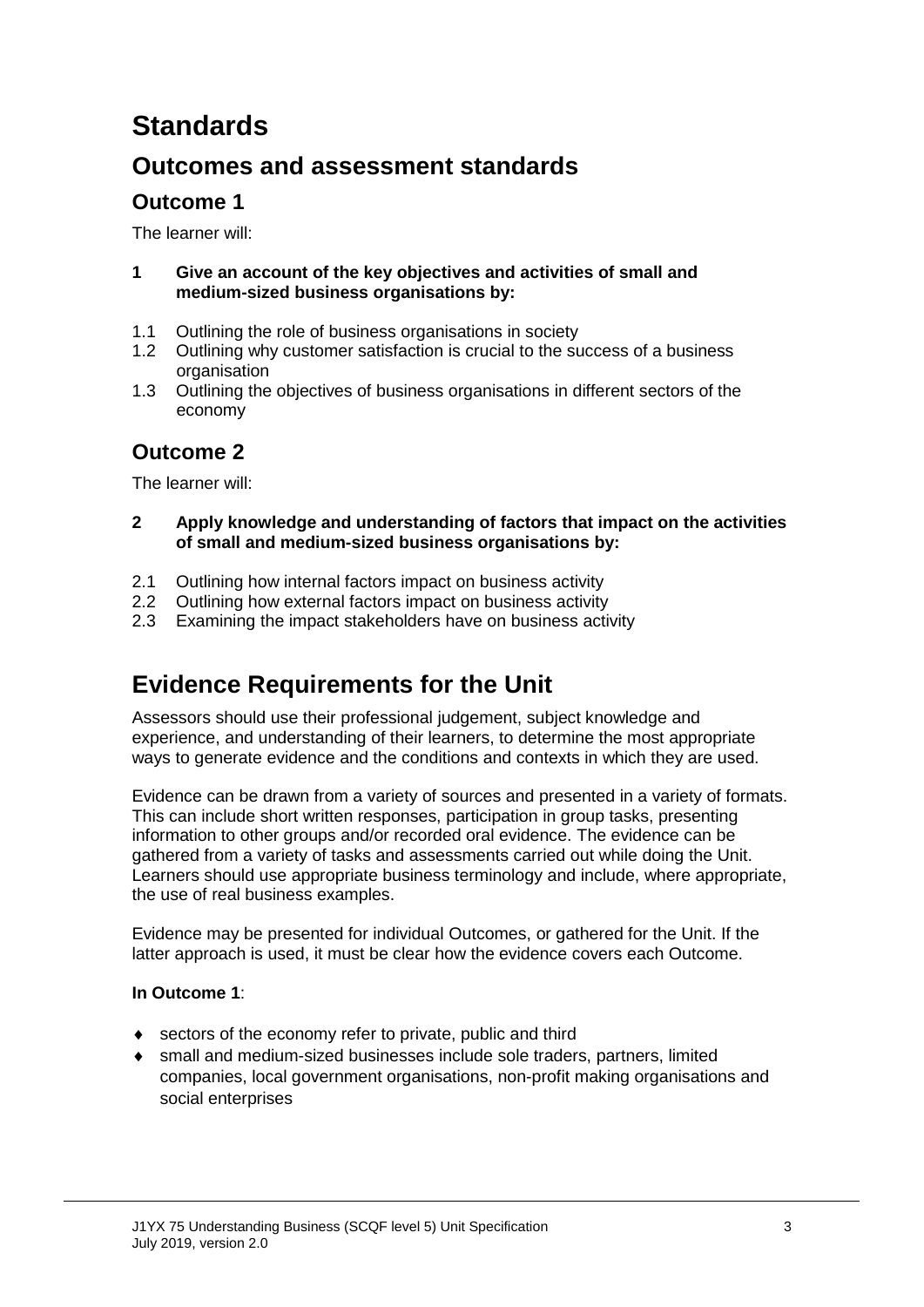#### **In Outcome 2**:

- ♦ stakeholders include owners, shareholders, employees, banks, the local community, pressure groups and the government
- ♦ internal factors include financial, human resources and current technology used by the organisation
- ♦ external factors include political, economic, environmental, social, technical and competition

Exemplification of assessment is provided in *Unit Assessment Support*. Advice and guidance on possible approaches to assessment is provided in the *Unit Support Notes*.

### **Assessment standard thresholds**

If a candidate successfully meets the requirements of the specified number of Assessment Standards they will be judged to have passed the Unit overall and no further re-assessment will be required.

The specific requirements for this Unit is as follows:

♦ 5 out of 6 Assessment Standards must be achieved.

It should be noted that there will still be the requirement for candidates to be given the opportunity to meet all Assessment Standards. The above threshold has been put in place to reduce the volume of re-assessment where that is required.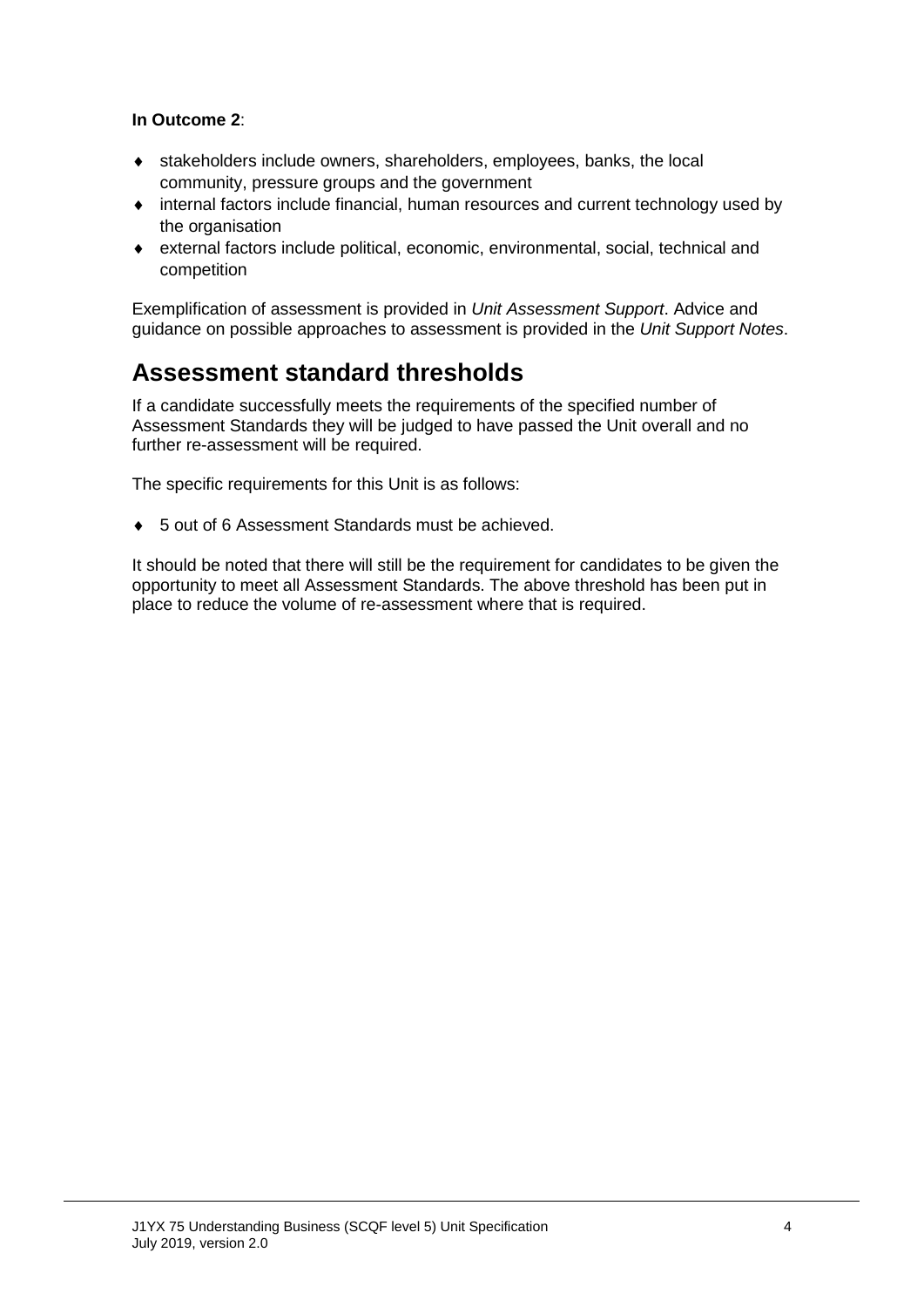## **Development of skills for learning, skills for life and skills for work**

It is expected that learners will develop broad, generic skills through this Unit. The skills that learners will be expected to improve on and develop through the Unit are based on SQA's *Skills Framework: Skills for Learning, Skills for Life and Skills for Work* and drawn from the main skills areas listed below. These must be built into the Unit where there are appropriate opportunities.

#### **2 Numeracy**

2.3 Information handling

#### **4 Employability, enterprise and citizenship**

- 4.1 Employability<br>4.2 Information are
- Information and Communication Technology (ICT)
- 4.4 Enterprise

#### **5 Thinking skills**

- 5.1 Remembering
- 5.2 Understanding<br>5.3 Applying
- **Applying**

Amplification of these is given in SQA's *Skills Framework: Skills for Learning, Skills for Life and Skills for Work.* The level of these skills should be at the same SCQF level of the Unit and be consistent with the SCQF level descriptor. Further information on building in skills for learning, skills for life and skills for work is given in the *Unit Support Notes.*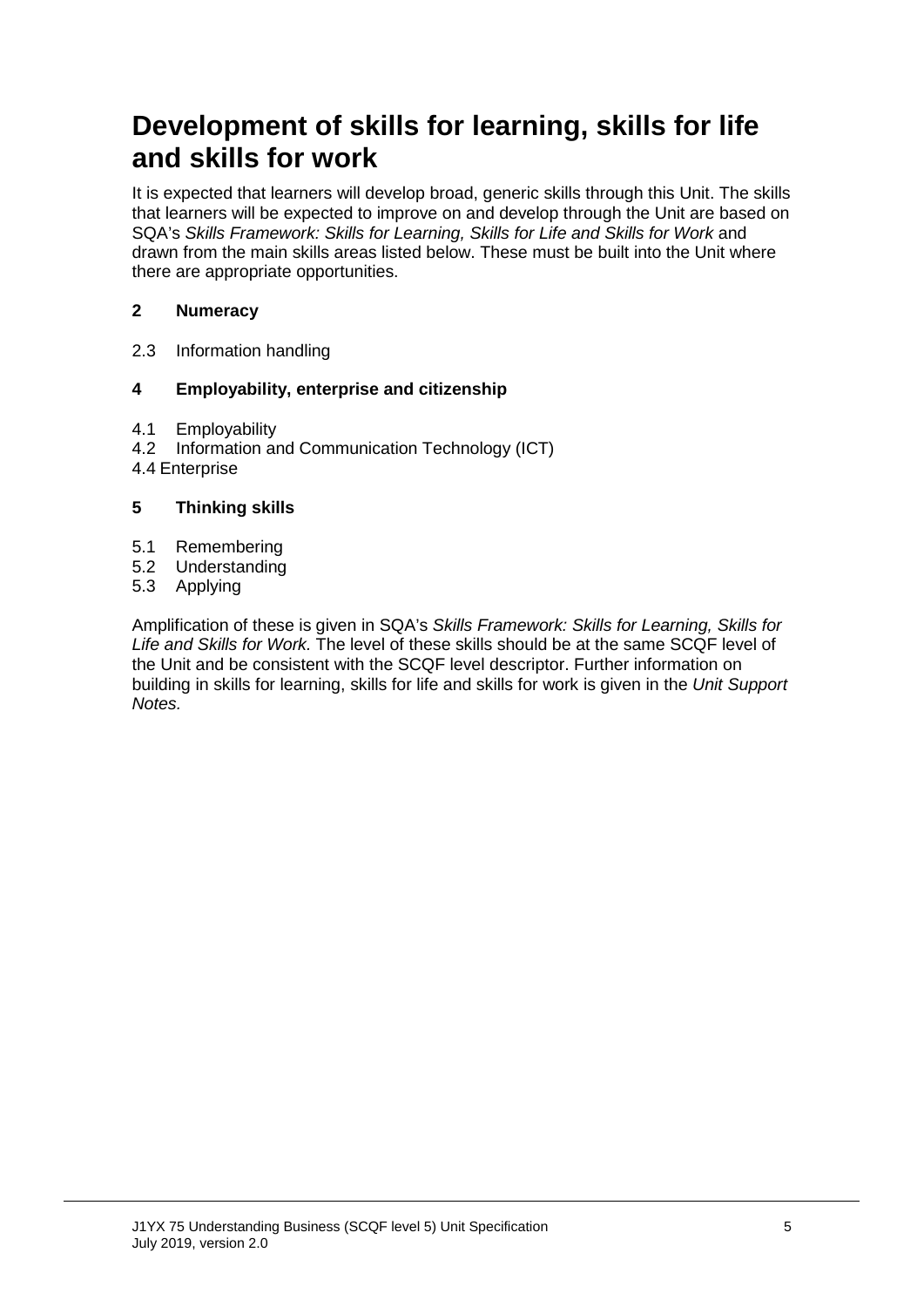# **Appendix: Unit support notes**

### **Introduction**

These support notes are not mandatory. They provide advice and guidance on approaches to delivering and assessing this Unit. They are intended for teachers and lecturers who are delivering this Unit. They should be read in conjunction with:

- ♦ the *Unit Specification*
- ♦ the *Unit Assessment Support packs*

## **Developing skills, knowledge and understanding**

Teachers and lecturers are free to select the skills, knowledge, understanding and contexts which are most appropriate for delivery in their centres.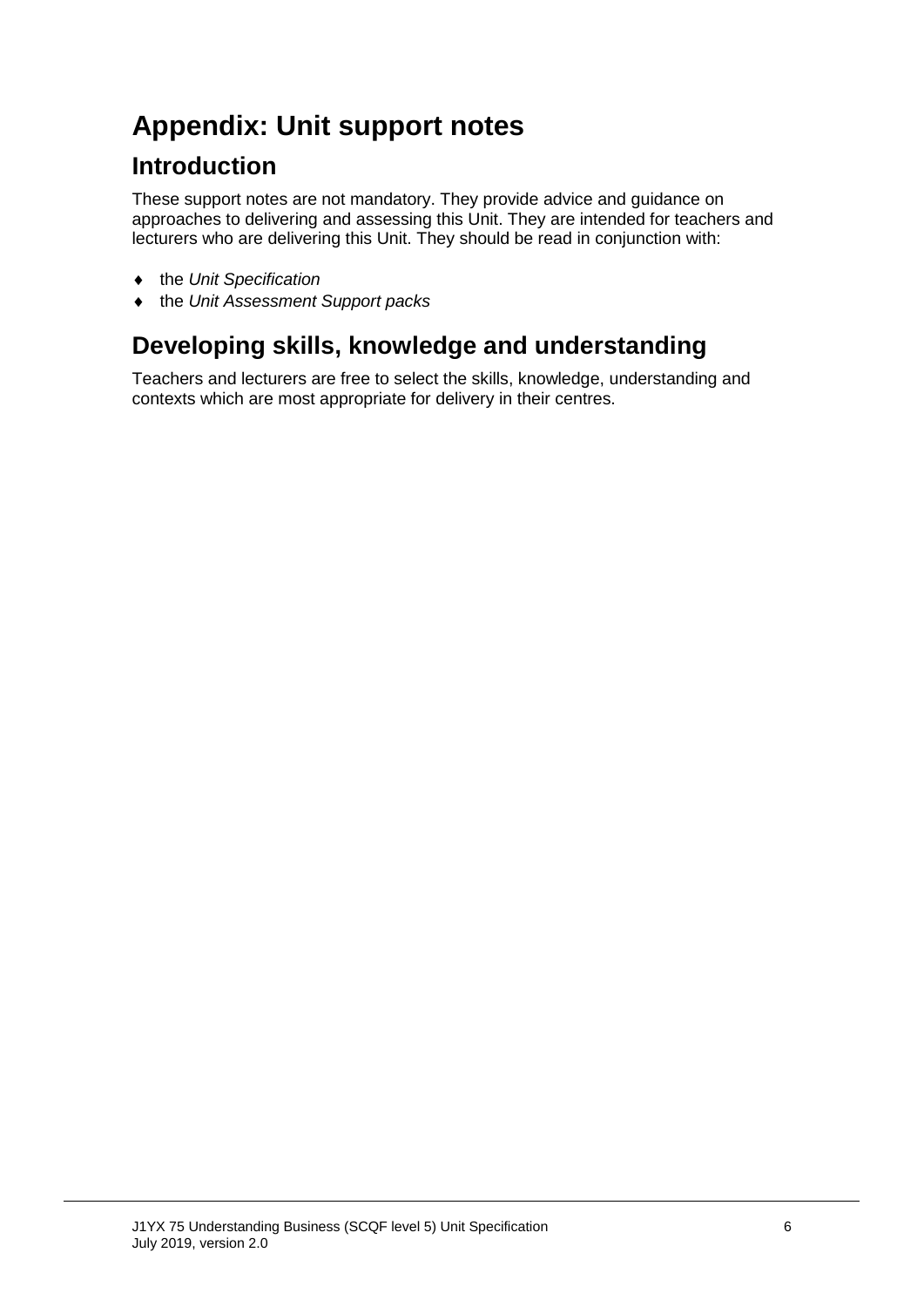# **Approaches to learning and teaching**

| <b>Topic</b>                                 | Skills, knowledge and understanding                                                                                                                                                                                                                                                                                           | <b>Suggested experiences and activities</b>                                                                                                                                                                                                                                                                                                                                                                                                                                                                                                                                                                                                                                                                                                                     |  |  |
|----------------------------------------------|-------------------------------------------------------------------------------------------------------------------------------------------------------------------------------------------------------------------------------------------------------------------------------------------------------------------------------|-----------------------------------------------------------------------------------------------------------------------------------------------------------------------------------------------------------------------------------------------------------------------------------------------------------------------------------------------------------------------------------------------------------------------------------------------------------------------------------------------------------------------------------------------------------------------------------------------------------------------------------------------------------------------------------------------------------------------------------------------------------------|--|--|
| Role of<br>business in<br>society            | Role of business in society<br>how businesses satisfy human wants and create wealth<br>how businesses operate in different sectors of industry<br>the different sectors of the economy<br>٠                                                                                                                                   | Using video clips to illustrate the businesses that operate<br>٠<br>in the different sectors of the economy/industry.<br>Researching and investigating the different businesses<br> ♦<br>that operate in the local area and identifying the sector to<br>which they belong.                                                                                                                                                                                                                                                                                                                                                                                                                                                                                     |  |  |
| <b>Customer</b><br>satisfaction              | how businesses maximise customer service<br>why customer service is important to business success                                                                                                                                                                                                                             | Using case study tasks focused on customer service<br>issues which can be solved through collaborative<br>working and presentations.<br>Role playing to work through customer service<br>situations.                                                                                                                                                                                                                                                                                                                                                                                                                                                                                                                                                            |  |  |
| <b>Types of</b><br>business<br>organisations | Their differing aims, objectives, sources of finance, industrial  •<br>and economic sectors they operate in<br>sole trader<br>٠<br>partnerships<br>private limited company<br>social enterprises<br>charities<br>٠<br>public organisations<br>٠<br>land<br>how enterprising skills and qualities help business<br>development | Allowing learners' to familiarise themselves with sole<br>traders, partners, private limited companies, social<br>enterprises, government organisations and agencies,<br>non-profit making organisations and social enterprises.<br>Examples of such activities could include:<br>- surveying parent/carers to establish who they work<br>for, what the organisation does and what its aims<br>are<br>using online mapping to examine the distribution of<br>local businesses<br>taking part in field trips to survey businesses<br>operating in the local area.<br>Completing research, case study and presentation tasks<br>to develop an understanding of how employee roles may<br>differ within commercial businesses and not-for-profit<br>organisations. |  |  |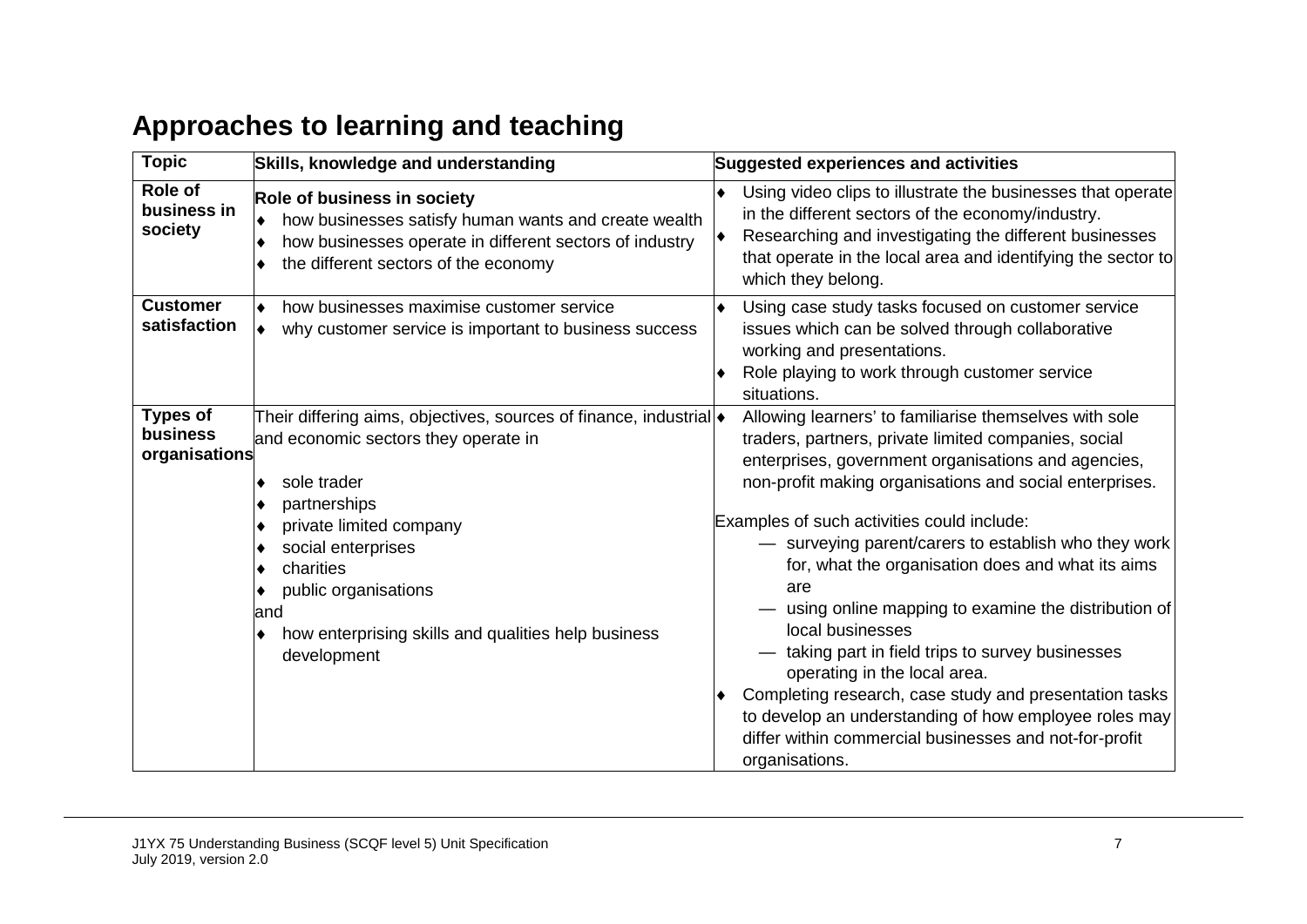|                            |                                                                                                                                                                                                            | Researching local entrepreneurs and their businesses.                                                                                                                                                                                                                                                                                                                                                                                                                                            |
|----------------------------|------------------------------------------------------------------------------------------------------------------------------------------------------------------------------------------------------------|--------------------------------------------------------------------------------------------------------------------------------------------------------------------------------------------------------------------------------------------------------------------------------------------------------------------------------------------------------------------------------------------------------------------------------------------------------------------------------------------------|
| <b>Objectives</b>          | Profit, provision of a service, social responsibility, survival,<br>customer satisfaction, market share, enterprise                                                                                        | Using current businesses as case studies to examine the<br>objectives of different businesses and the reasons<br>behind their choice of objective.<br>Using the internet to research objectives of different<br>businesses.                                                                                                                                                                                                                                                                      |
| <b>External</b><br>factors | political<br>$\bullet$<br>economic<br>$\bullet$<br>social<br>$\bullet$<br>technological<br>٠<br>environmental<br>competitive<br>٠                                                                          | Using current businesses as case studies to illustrate<br>how external factors can positively and negatively affect<br>their activities can be useful (eg how new legislation<br>affects the operation of the business).<br>Using technological and media resources (eg business<br>stories on news websites, business blogs, podcasts,<br>video clips, newspapers) to illustrate the impact of<br>external factors on business activity. Class/group<br>discussion to follow to share findings. |
| <b>Internal</b><br>factors | How they affect the operation of and decisions made in the<br>organisations listed above; the main ones being:<br>employees/staff<br>$\bullet$<br>finance<br>٠<br>management<br>٠<br>technological systems | Using case studies of businesses to illustrate how<br>$\blacklozenge$<br>internal factors can positively and negatively affect their<br>activities (eg how striking affects a business).<br>Using technological and media resources (eg business<br>stories on news websites, business blogs, podcasts,<br>video clips, newspapers) to illustrate the impact of<br>contemporary technology on business activity and<br>discussing the findings.                                                  |
| Stakeholders               | owners<br>shareholders<br>$\bullet$<br>employees<br>٠<br>banks<br>customers<br>٠                                                                                                                           | Considering a business or organisation known to the<br>learner, for example the school or college, to introduce<br>the topic.<br>Using current businesses as case studies to provide<br>examples of stakeholders.                                                                                                                                                                                                                                                                                |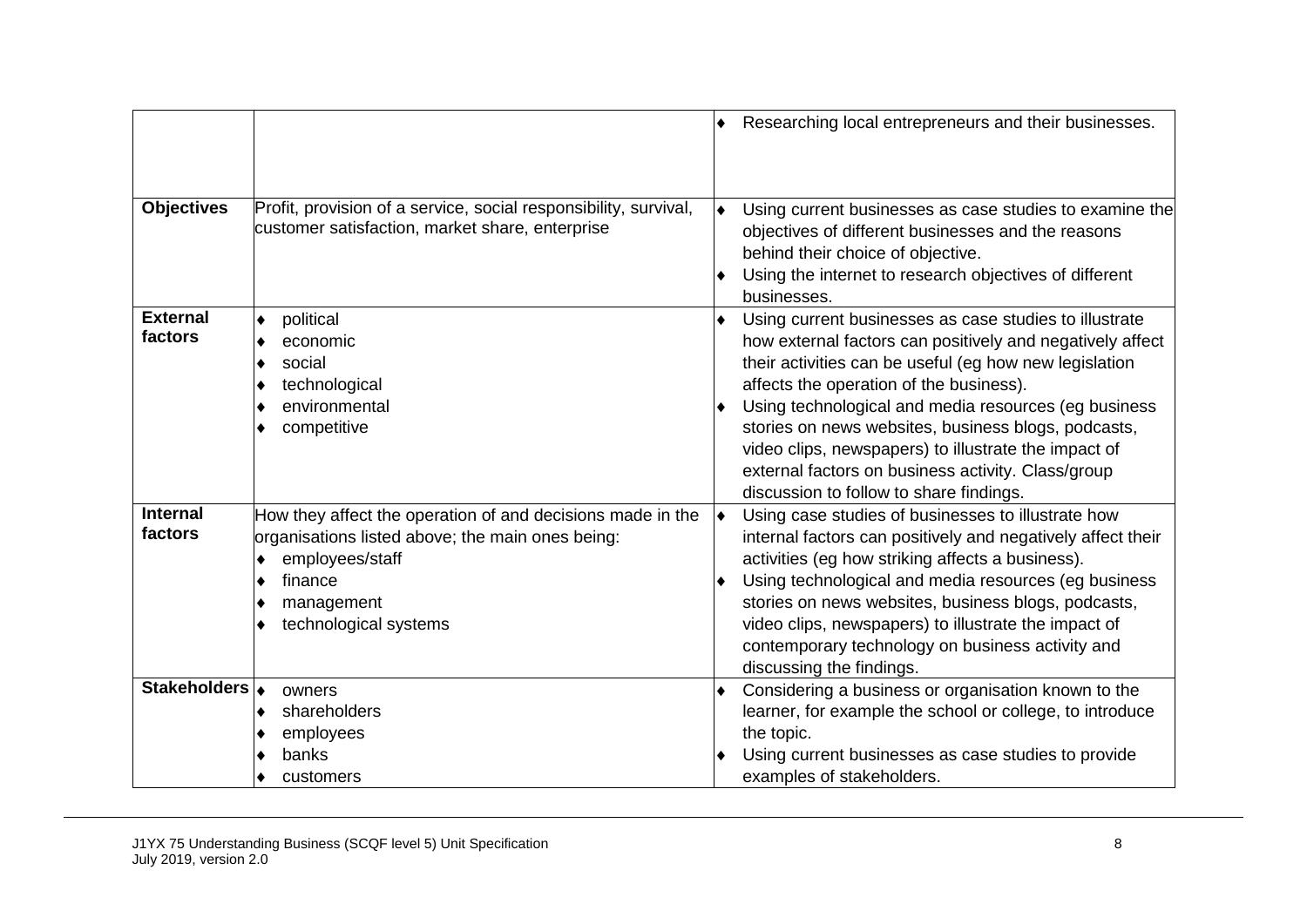| suppliers                     | Using technological and media resources (eg business     |
|-------------------------------|----------------------------------------------------------|
| local community               | stories on news websites) to illustrate current examples |
| pressure groups               | of stakeholder influence on businesses and discussing    |
| local and national government | the findings.                                            |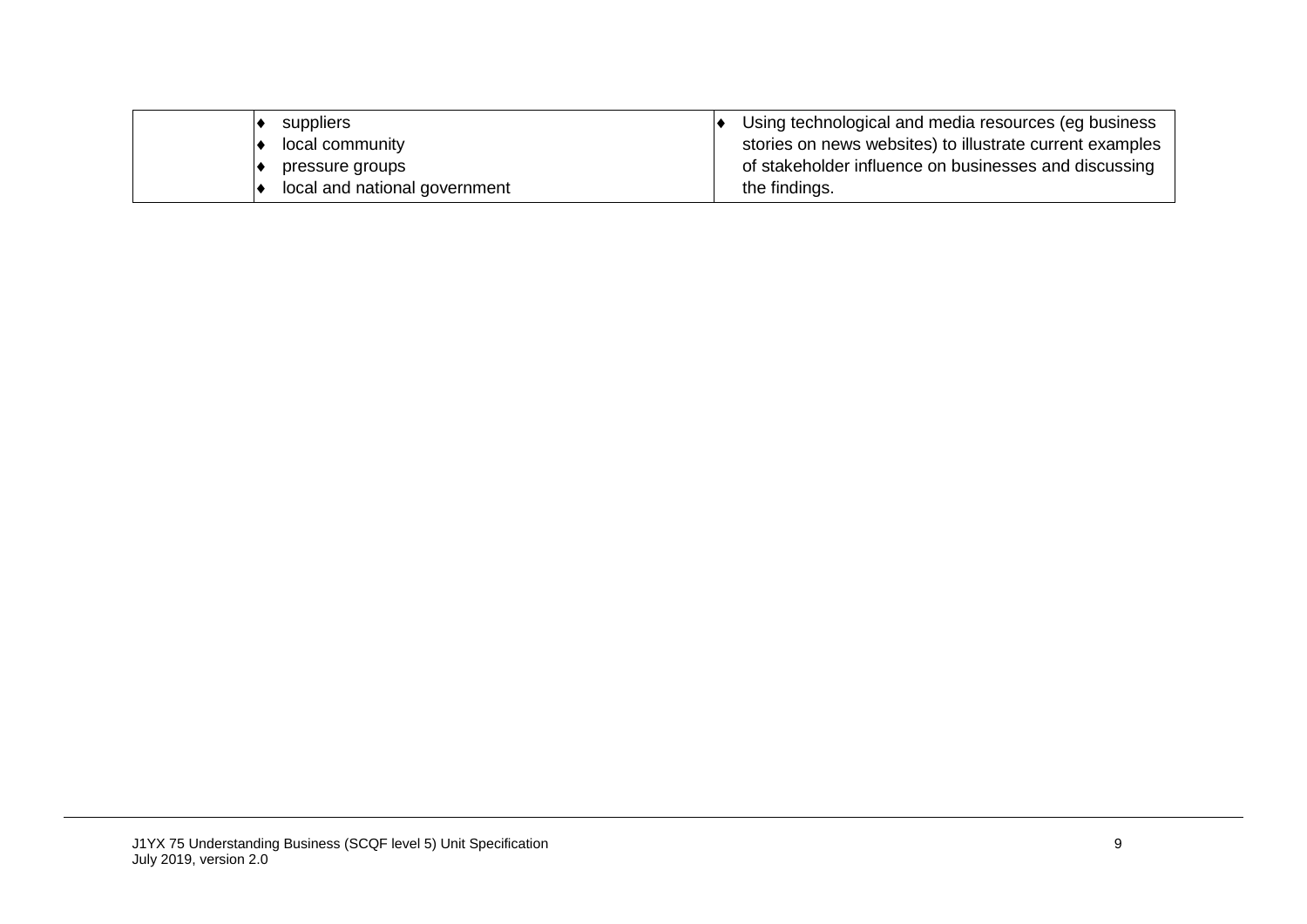## **Combining assessment within Units**

Assessment could be combined in this Unit by holistically assessing all the Outcomes of the Unit in a single assessment. When assessment within the Unit is holistic, teachers and lecturers should take particular care to track the evidence for each individual Outcome.